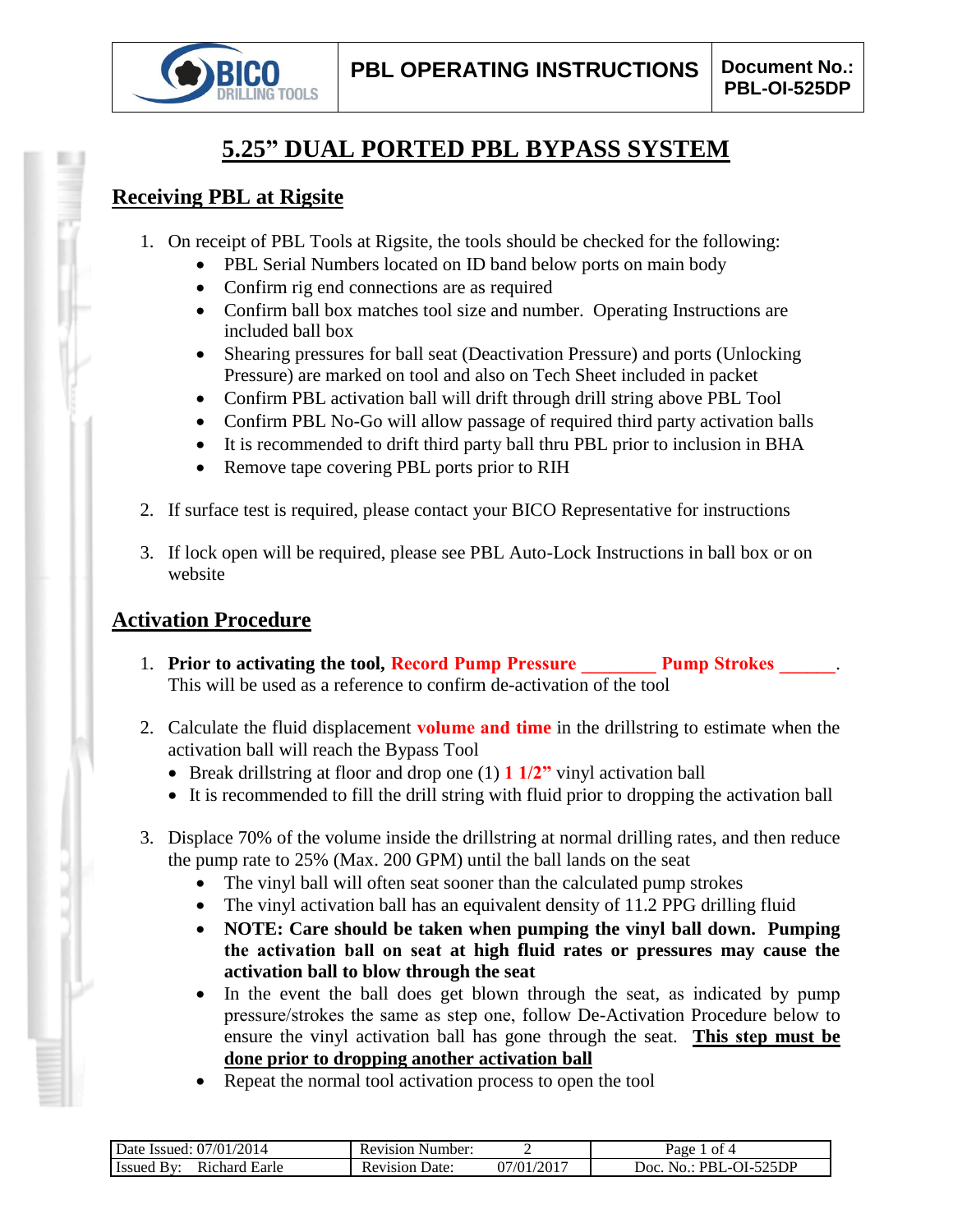- 4. When the activation ball lands on-seat, the Sleeve will shift to its open position against the spring with pump pressure. The activation ball will not float off of the seat if pumping is discontinued
	- **NOTE: IT TAKES LESS THAN 250 PSI TO ACTIVATE /OPEN THE TOOL**
	- Surface indication of the tool being in the open position is a pressure drop. **Compare pump pressure/strokes to rates and pressures recorded in step one.** Once the tool is open, pump rates can be increased to the desired rate above the ball deactivation shearing pressure**.** High pump rates/PSI will not push the ball through the seat and deactivate the tool. The deactivation pressure, marked on the tool and on Tech Sheet, only applies after the steel balls have been dropped to deactivate the tool
	- Fluid will now be diverted through the side ports. As long as pumping is continuous, fluid will be diverted through the ports. If pumping is halted, the sliding sleeve will shift to the closed position. When pumping resumes, the sleeve will shift open again allowing fluid diversion through the ports of the PBL Tool
	- It is recommended a constant, high pump rate be maintained while the tool is in the open position. **If low flow rates, low differential pressures between drill pipe and annulus, bullheading, squeezing or similar low flow operations are required, it is recommended to deactivate the PBL Tool before commencing such operations**
	- Rotating and reciprocating the drillstring is good practice while activating and deactivating the PBL Tool

## **De-Activation Procedure**

**IG TOOLS** 

- 1. Break the drillstring at rig floor and drop 2 steel **1 3/8"** de-activation balls. It is good practice to drop the second steel ball 5-10 seconds after the first one
- **2.** After dropping the steel de-activation balls, immediately start pumping at 50% of the normal flow rates (100 GPM minimum) keeping the pump pressure 1000 psi below PBL deactivation pressure and watch for a pressure increase
	- When the steel balls reach the PBL Tool, they will restrict flow through the ports creating an immediate pressure increase. Bring the pressure up as quickly as possible. Do not slow or stop flow rates
	- **The vinyl ball should blow through the seat at +/- 10% of stated shear pressure depending upon down hole conditions**
	- A pressure decrease is an indication the vinyl activation ball has blown through the seat and into the ball catcher. The steel balls will follow into the ball catcher
- 3. After the vinyl ball shears through the seat, the sleeve will move to the closed position. Circulation will now be through the BHA
- 4. When pumping is resumed, check that the pressure and strokes are the same as they were prior to activating the PBL Tool (See data recorded in step one, above)

**NOTE:** After tripping out of the hole, the balls must be removed from the ball catcher sub before RIH again. **The used vinyl activation balls should be immediately discarded and NEVER RE-RUN.** It is not recommended to TIH with balls in cage

| Date Issued: 07/01/2014            | <b>Revision Number:</b> |                         | $2$ of 4<br>$\log_e$                |
|------------------------------------|-------------------------|-------------------------|-------------------------------------|
| <b>Issued By:</b><br>Richard Earle | Date:<br>Revision       | .)7/01/201 <sup>-</sup> | PBL-OI-525DP<br>Doc.<br>$N\Omega$ . |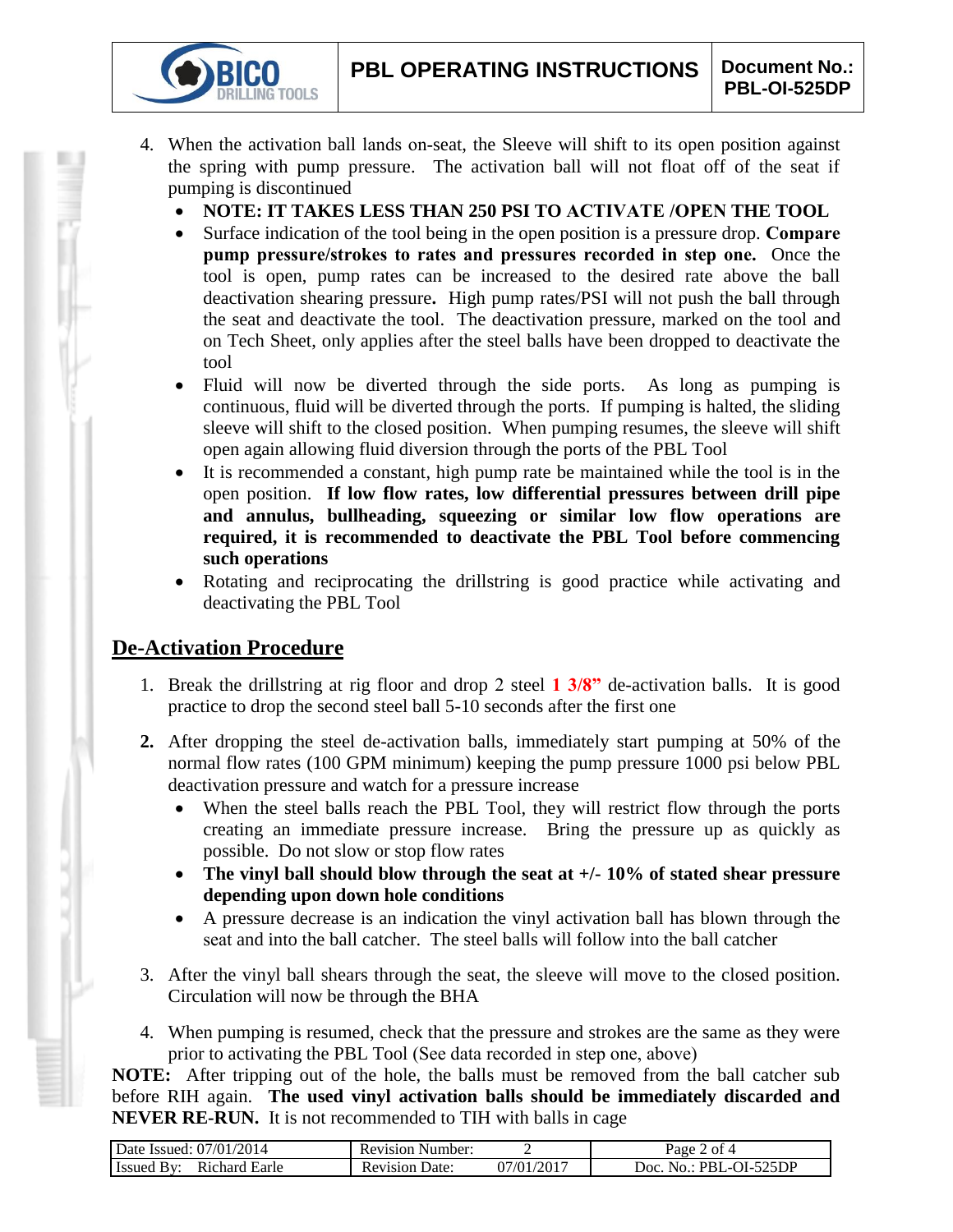

**IRECTION** 

 $\overline{d}$ 

**DROF** 

If required, ensure float valve is in BHA below PBL or finger trap has been installed in cage to prevent movement of balls. Consult BICO if situation arises. **If the PBL sub is to be rerun after being activated, it is strongly recommended to deactivate the tool prior to tripping out of the hole**

### **Emergency Weighted Darts with Vinyl Balls or "Fast Darts"**

A Weighted Dart inserted in a **1.5"** vinyl ball or a **1.5"** Fast Dart is supplied as part of the package of operating balls. **These Darts are to be utilized only in cases where it is not possible to pump down the Vinyl Ball.** These ball/darts weigh approximately 6-7 times greater than the standard activation ball to facilitate activation of the PBL sub when limited or no circulation is possible. **These ball/darts MUST be dropped in direction indicated below down the drillstring when activating the tool.** It is not recommended to utilize the ball/dart in well bores with angles greater than 55<sup>°</sup> if pumping is not possible

#### **Weighted Ball/Dart Fast Dart**





**If Fast Dart is utilized in conditions when circulation is possible, the maximum flow rate is 150 GPM when pumping down Dart.** If deactivation is required, use same procedure as above. Each activation by Fast Dart reduces the total available cycles by one

Should there be any questions regarding the operational procedures of the PBL Tool please contact BICO Drilling Tools or visit our website at: **www.bicodrilling.com**

### **Contacts: BICO Drilling Tools, Inc**

**Corporate Headquarters and Service Center - Houston, Texas**

1604 Greens Road Houston, TX 77032 Phone: 281-590-6966, 877-779-2426 Fax: 281-590-2280 e-mail: [sales@bicodrilling.com](mailto:sales@bicodrilling.com)

### **Southeast Service Center Broussard, Louisiana**

303 Ida Road Broussard, LA 70518 Phone: 337-839-1133 Fax: 337-839-1143 **Mid-Continent Service Center Oklahoma City, Oklahoma** 1901 S.E. 22nd Street Oklahoma City, OK 73129 Phone: 405-677-5877 Fax: 405-677-5218

**Rocky Mountains Service Center Casper, Wyoming** 1849 Pyrite Casper, WY 82604 Phone: 307-237-1420, 888-437-1420 Fax: 307-237-1419

| Date Issued: 07/01/2014               | <b>Revision Number:</b> |            | ot 4<br>Page.                 |
|---------------------------------------|-------------------------|------------|-------------------------------|
| Richard Earle<br><b>Issued</b><br>BV: | Date:<br>Revision       | 07/01/2017 | . PBL-OI-525DP<br>Doc.<br>NO. |